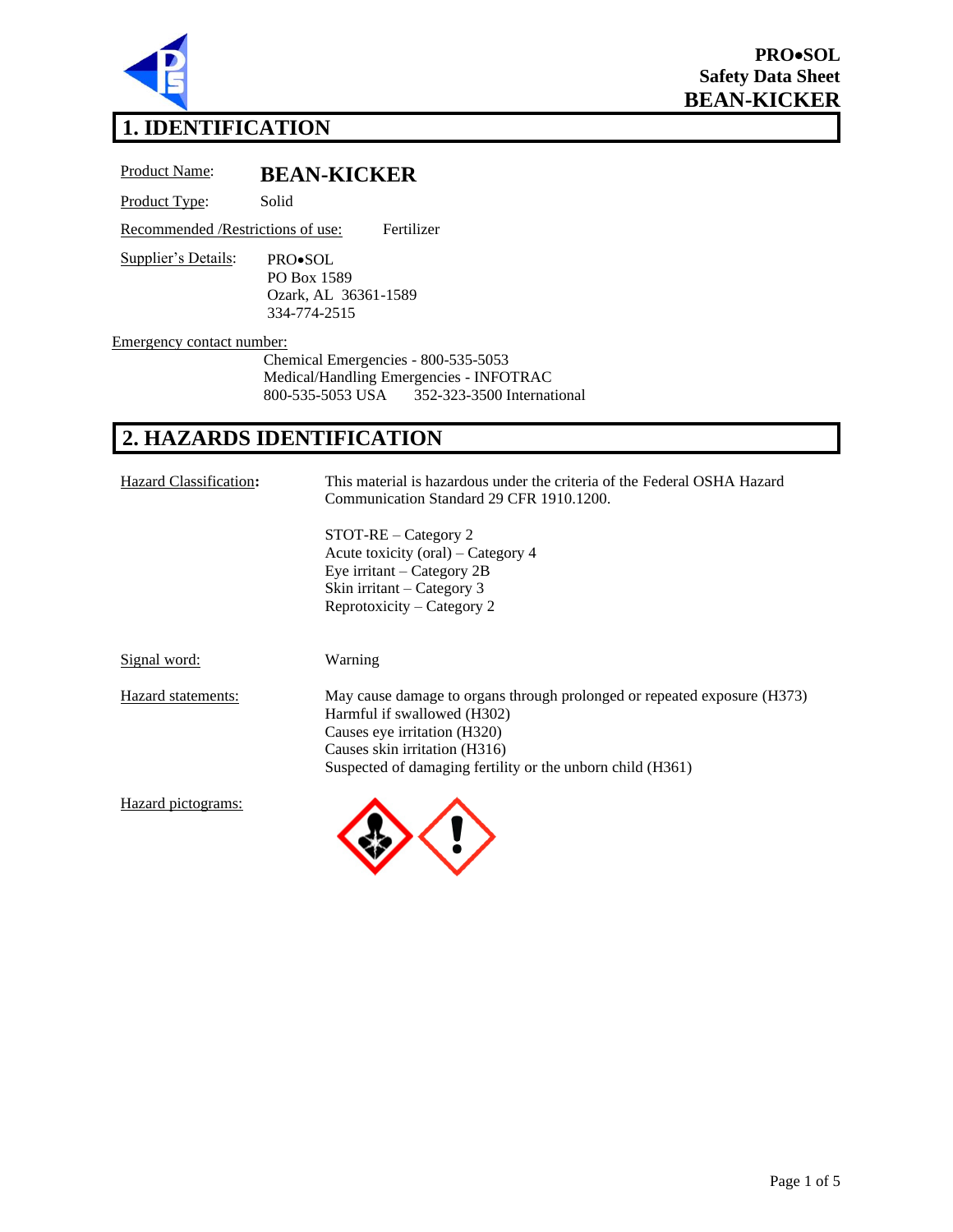



| Precautionary statements:                             |                                                                                                                                                                                         |                             |  |
|-------------------------------------------------------|-----------------------------------------------------------------------------------------------------------------------------------------------------------------------------------------|-----------------------------|--|
| Prevention                                            | Keep out of reach of children.                                                                                                                                                          |                             |  |
|                                                       | Obtain special instructions before use.                                                                                                                                                 |                             |  |
|                                                       | Do not handle until all safety precautions have been read and understood.                                                                                                               |                             |  |
|                                                       | Do not breathe dust/ fume/ gas/ mist/ vapours/ spray.                                                                                                                                   |                             |  |
|                                                       | Wash skin thoroughly after handling.                                                                                                                                                    |                             |  |
|                                                       | Do not eat, drink, or smoke when using product.                                                                                                                                         |                             |  |
|                                                       | Wear protective gloves/ protective clothing/ eye protection/ face protection.                                                                                                           |                             |  |
| Response                                              | IF IN EYES: Rinse cautiously with water for several minutes. Remove contact<br>lenses, if present and easy to do. Continue rinsing. If eye irritation persists: Get<br>medical advice.  |                             |  |
|                                                       | IF exposed or concerned or feel unwell: Get medical advice.<br>IF SWALLOWED: Call a doctor if you feel unwell. Rinse mouth.<br>If skin irritation occurs: Get medical advice/attention. |                             |  |
|                                                       |                                                                                                                                                                                         |                             |  |
|                                                       |                                                                                                                                                                                         |                             |  |
| Storage                                               | Store locked up.                                                                                                                                                                        |                             |  |
| Disposal                                              | Dispose of contents/container to an approved waste disposal.                                                                                                                            |                             |  |
| Other hazards:                                        | None identified.                                                                                                                                                                        |                             |  |
| Other hazards not contributing to the classification: |                                                                                                                                                                                         | Spill area may be slippery. |  |
| Unknown components with acute toxicity:               |                                                                                                                                                                                         | None.                       |  |

# **3. COMPOSITION/INFORMATION ON INGREDIENTS**

This product is a mixture

| Chemical name/component | CAS#       | Concentration |
|-------------------------|------------|---------------|
| Magnesium Sulfate       | 7487-88-9  | $>25 - 40\%$  |
| Manganese Sulfate       | 7785-87-7  | $>25-<40\%$   |
| Sodium Borate           | 12280-03-4 | $>10 - 20$    |
| Citric Acid             | 77-92-9    | $>10 - 20$    |
| Sodium EDTA             | $64-02-8$  | $>5 - 10$     |

# **4. FIRST-AID MEASURES**

Description of first aid measures:

| Eye Contact - If in eyes:                                                                                           | Flush with water for 15 minutes. Call a doctor for treatment if irritation persists. |  |
|---------------------------------------------------------------------------------------------------------------------|--------------------------------------------------------------------------------------|--|
| Skin Contact - If on skin:                                                                                          | Wash thoroughly with soap and water. Launder clothing before reuse.                  |  |
| Inhalation - If inhaled:                                                                                            | Remove affected person from source of exposure. Call 911 if breathing is difficult.  |  |
| Ingestion - If ingested:                                                                                            | Do not induce vomiting. Get medical attention. Have the product label with you when  |  |
| calling a doctor or going for treatment.                                                                            |                                                                                      |  |
| Indication of any immediate medical attention and special treatment needed:<br>No additional information available. |                                                                                      |  |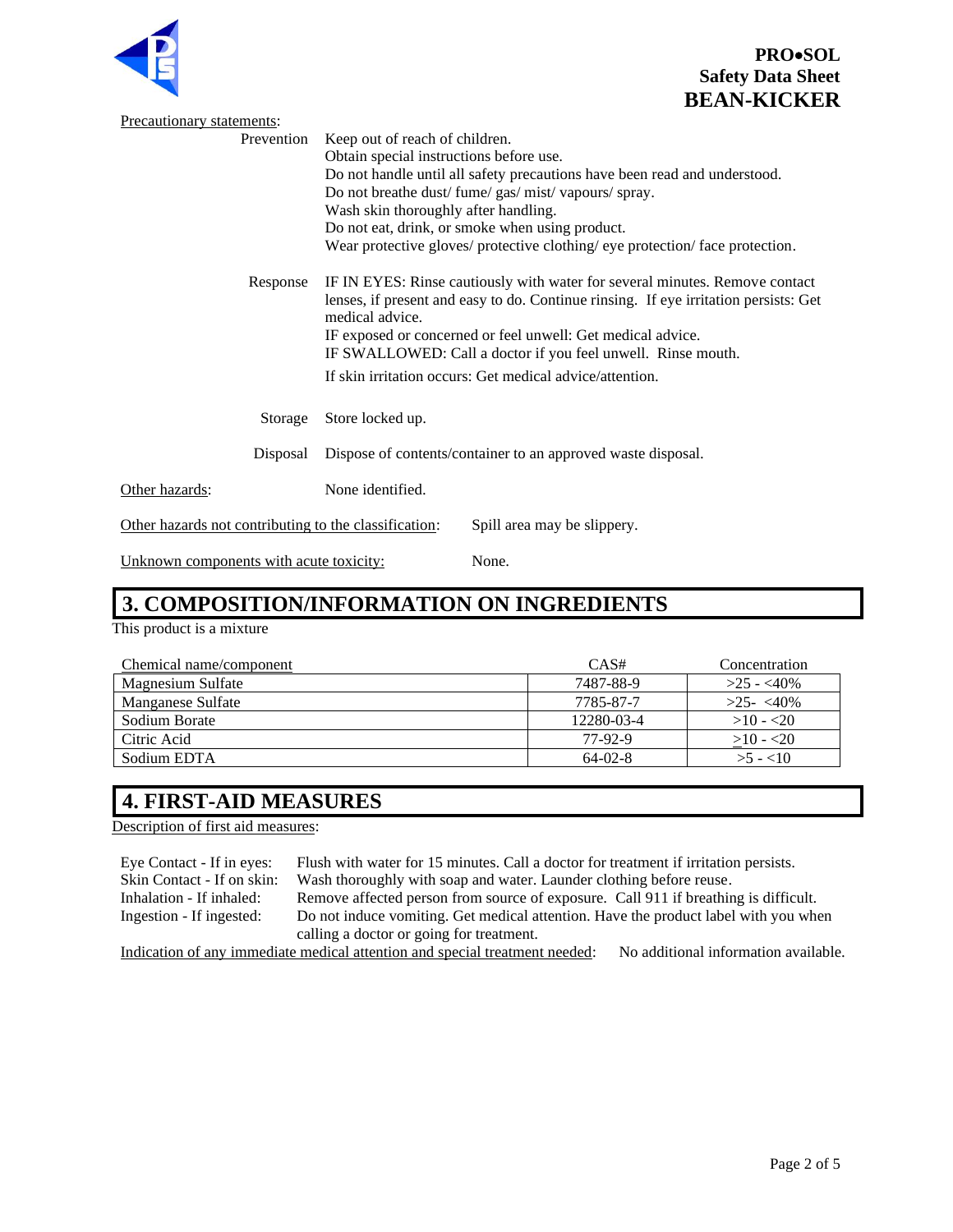

# **5. FIRE-FIGHTING MEASURES**

| Extinguishing media:             |                                                                               |
|----------------------------------|-------------------------------------------------------------------------------|
| Suitable extinguishing media:    | Water fog, foam or spray, dry chemical, carbon dioxide, sand                  |
| Unsuitable extinguishing media:  | None                                                                          |
| Special hazards arising from the | Material is not combustible. Product packaging is not self-ignitable, but may |
| substance or mixture:            | support combustion.                                                           |
|                                  |                                                                               |
| Advice for firefighters:         |                                                                               |
| Firefighting instructions:       | Use extinguishing media appropriate for the surrounding materials.            |
| Protection during                | Wear appropriate protective equipment and self-contained breathing apparatus  |
| firefighting:                    | (SCBA) with a full face-piece operated in positive pressure mode.             |

Other information: Do not allow run-off from fire-fighting to enter drains or water courses.

#### **6. ACCIDENTAL RELEASE MEASURES**

Personal precautions, protective equipment, and emergency procedures:

Use protective equipment to prevent contact with skin and eyes or inhalation of dust. Use site specific emergency procedures if product is released. Prevent entry to sewers and public surface waters per site specific containment procedures.

#### Methods and material for containment and cleaning up:

Use mechanical means. Store material in suitable containers for recycle or disposal. Minimize dust generation.

### **7. HANDLING AND STORAGE**

Precaution for safe handling: Avoid contact with skin and eyes. After handling, wash hands thoroughly with soap and water. Avoid generating and breathing dust. Wash before eating and drinking.

Safe Storage conditions: Store in a dry, cool, and well-ventilated area. Protect from weather.<br>Incompatible materials: Strong alkaline or acid compounds. Strong alkaline or acid compounds.

#### **8. EXPOSURE CONTROL/PERSONAL PROTECTION**

Exposure limits are listed below, if they exist:

| Component                     | Regulation           | Type of listing | Value/Notation                                       |
|-------------------------------|----------------------|-----------------|------------------------------------------------------|
| $Dust - inhalable particles$  | ACGIH                | TWA             | $10 \text{ mg/m}^3$                                  |
| $Dust$ – respirable particles | ACGIH                | <b>TWA</b>      | $3 \text{ mg/m}^3$                                   |
| Magnesium compounds (dust)    | ACGIH                | TWA             | $10 \text{ mg/m}^3$                                  |
| Manganese compounds           | <b>ACGIH / NIOSH</b> | <b>TWA</b>      | $0.02$ mg/m <sup>3</sup> /<br>$/1$ mg/m <sup>3</sup> |

| Engineering controls:                                                | Use adequate ventilation to prevent exposure.                                                                                                                                              |
|----------------------------------------------------------------------|--------------------------------------------------------------------------------------------------------------------------------------------------------------------------------------------|
| Personal protective measures:                                        |                                                                                                                                                                                            |
| Hand protection:                                                     | Wear suitable protective gloves to prevent direct exposure.                                                                                                                                |
| Eye protection:                                                      | Safety glasses with side shields or tight fitting goggles.                                                                                                                                 |
| Skin and body protection:                                            | Wear long sleeved clothing or other suitable clothing to prevent skin                                                                                                                      |
|                                                                      | exposure.                                                                                                                                                                                  |
| Respiratory protection:                                              | Where dust is generated and appropriate engineering controls cannot<br>maintain acceptable levels, use appropriate respiratory protection equipment<br>to prevent inhalation of materials. |
| Special requirements for PPE,<br>protective clothing or respirators: | No specialty PPE requirements beyond those previously identified.                                                                                                                          |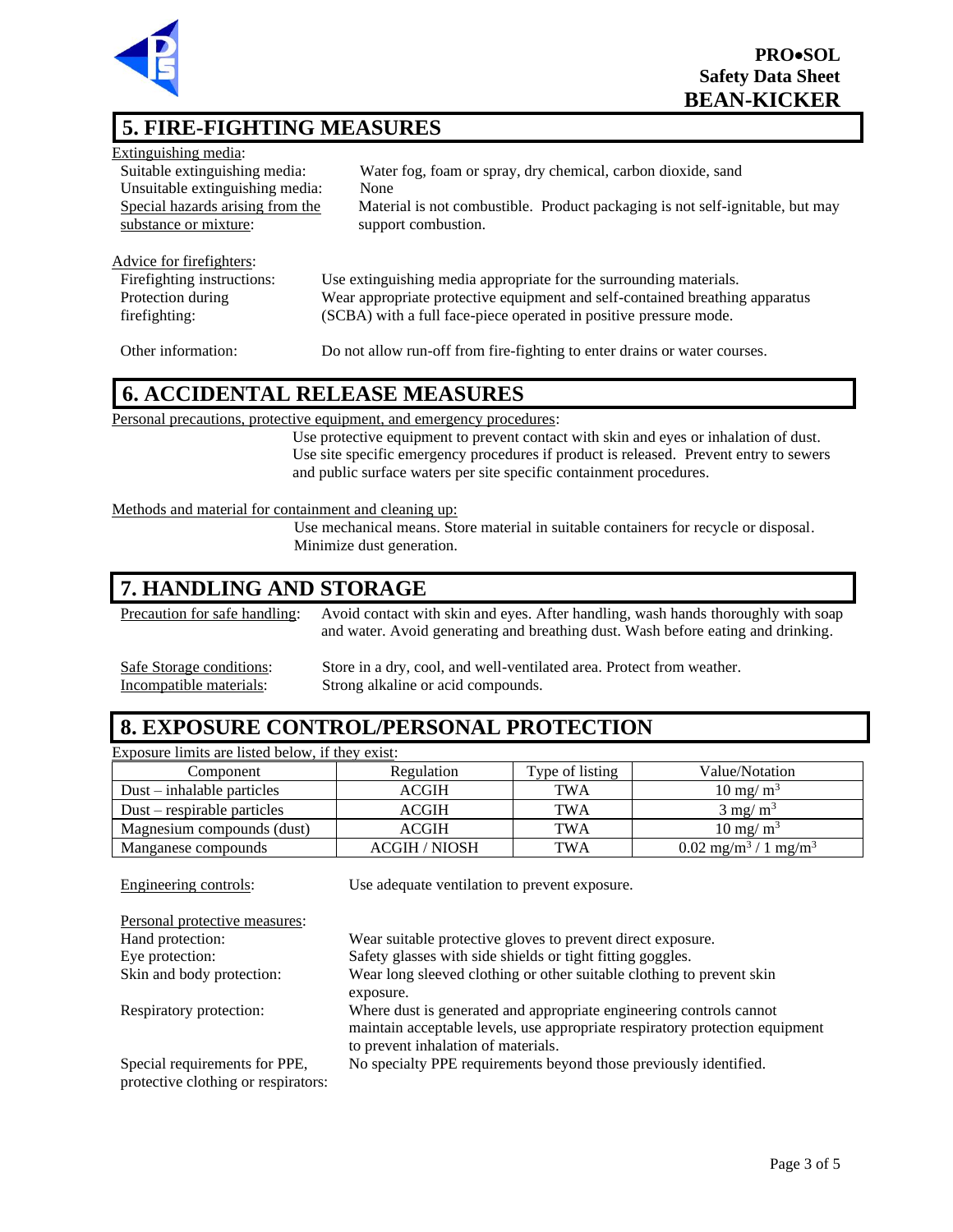

# **9. PHYSICAL AND CHEMICAL PROPERTIES**

| Physical state:                                  | Solid                       | Vapor pressure:        | <b>NA</b>                |
|--------------------------------------------------|-----------------------------|------------------------|--------------------------|
| Color:                                           | White                       | Vapor density:         | <b>NA</b>                |
| Odor:                                            | <b>Odorless</b>             | Relative density       | $64$ lbs/ft <sup>3</sup> |
| Odor threshold:                                  | <b>NA</b>                   | Solubility:            | 100% soluble in water    |
| pH:                                              | 2.5-3.0 at 5% concentration | Partition coefficient: | <b>NA</b>                |
| Melting point/freezing point:                    | <b>NA</b>                   | Auto ignition temp:    | <b>NA</b>                |
| Initial boiling point/range:                     | <b>NA</b>                   | Decomposition temp:    | <b>NA</b>                |
| Flashpoint:                                      | <b>NA</b>                   | Viscosity:             | <b>NA</b>                |
| Evaporation rate:                                | <b>NA</b>                   |                        |                          |
| Flammability (solid gas):                        | <b>NA</b>                   |                        |                          |
| Upper/lower flammability or<br>explosive limits: | <b>NA</b>                   |                        |                          |

Other information: No additional information.

# **10. STABILITY AND REACTIVITY**

Reactivity: This product is stable under normal conditions of use, storage and transport.

Chemical stability: This product is stable at ambient temperatures and atmospheric pressures.

Other:

Hazardous reactions: None determined.

Conditions to avoid: Avoid high temperatures. Prevent contact with moisture or incompatible materials. Incompatible materials: Strong alkaline or acid compounds. Hazardous decomposition products: Metal and sulfur fumes when excessive heat is applied.

#### **11. TOXICOLOGICAL INFORMATION**

| Likely routes of exposure:                                         | Inhalation, Ingestion, Skin contact, Eye contact                   |                |
|--------------------------------------------------------------------|--------------------------------------------------------------------|----------------|
| Symptoms/injuries after inhalation:                                | High concentrations of dust may irritate the throat and            |                |
|                                                                    | respiratory system and cause coughing.                             |                |
| Symptoms/injuries after Ingestion:                                 | Harmful if swallowed.                                              |                |
| Symptoms/injuries after skin contact:                              | Causes mild skin irritation                                        |                |
| Symptoms/injuries after eye contact:                               | Causes eye irritation.                                             |                |
| Acute toxicity:                                                    | Mixture based on components' toxicity.                             |                |
| Reproductive toxicity:                                             | Suspected of damaging fertility or the unborn child.               |                |
| Specific Target Organ Toxicity-S E:                                | No relevant data found.                                            |                |
| Specific Target Organ Toxicity-R E:                                | May cause damage to organs through prolonged or repeated exposure. |                |
| Carcinogenicity:                                                   | Not classified                                                     |                |
| NTP (National Toxicology Program):                                 |                                                                    | Not classified |
| IARC (International Agency for Research on Cancer):                |                                                                    | Not classified |
| ACGIH (American Conference of Governmental Industrial Hygienists): |                                                                    | Not classified |

## **12. ECOLOGICAL INFORMATION**

| Toxicity:                      | No testing data available.                                 |
|--------------------------------|------------------------------------------------------------|
| Persistence and degradability: | No data is available on the degradability of this product. |
| Bioaccumulative potential:     | No data is available.                                      |
| Mobility in soil:              | No data is available.                                      |
| Other adverse effects:         | No further relevant information available.                 |